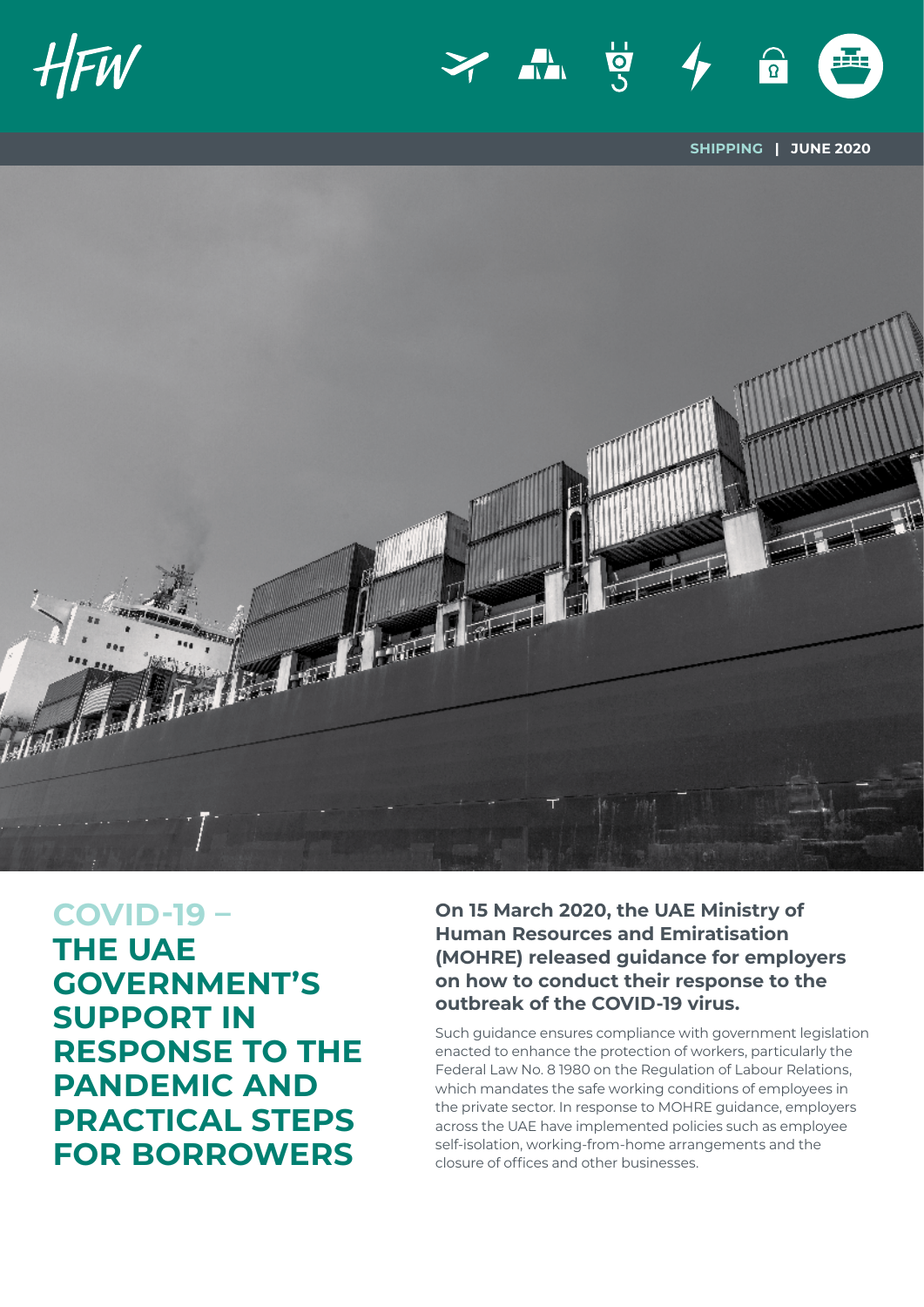**"Many businesses are imposing pay freezes and headcount and salary reductions as a way to anticipate and cushion the impact of the pandemic."**

This has resulted in significant business slowdown and financial difficulty for many companies. As a result, many companies find themselves in an actual or potential default scenario under their financing documentation.

In response to the strain caused by these policies, the UAE government and local governmental authorities, such as the Dubai World Trade Centre Authority, have implemented various relief programmes for the private sector. Schemes that have proven popular include the deferment of licence fees in the UAE Freezones, the temporary freezing of rent payments and the Targeted Economic Support Scheme (TESS).

# **The Mechanics of TESS**

The UAE Central Bank first published its guidelines on TESS on 19 April 2020. The focus of the guidelines are to enhance economic relief programmes for financial institutions to provide to customers and the assistance offered by the UAE government to such financial institutions in support of this cause. In order to do this, the UAE Central Bank originally provided a liquidity relief fund for banks of AED50 billion. In exchange for drawing from this capital, banks were obliged to implement relief efforts to their customers, including but not limited to:

- **•** The postponement of interest payments and/or loan principal payments to banks for a period of up to 6 months;
- **•** The more rapid processing of applications to banks from individuals, SMEs and corporations;
- **•** The acceleration of the opening of bank accounts to a maximum of 2 days and the removal of a minimum capital of AED10 million.

The principle mechanics of TESS are to alleviate financial pressure on the financial institutions themselves in order to encourage deferments and/or payment holidays of loan repayments to customers. This is a markedly different focus for support compared to other nations, such as the UK, where governmental support schemes are directed towards financial support of individuals, taxpayers and borrowers.

# **The market reaction to TESS**

As of mid-May 2020 approximately 77% of the AED50 billion facility for TESS has been drawn down by financial institutions. Since the inception of the scheme, the measures have proven extremely popular with banks and we expect the positive benefits will flow down to their customers, the borrowers themselves.

# **The borrower's perspective**

In the current environment, securing access to funding is important for many businesses as they navigate the cashflow issues raised by Covid-19. Many businesses are imposing pay freezes and headcount and salary reductions as a way to anticipate and cushion the impact of the pandemic.

We have received a number of enquiries from UAE borrowers on how they can approach the issues. Set out below are some of the patterns we see emerging in our discussions:

# **1. Check existing facilities**

Do you have undrawn capacity under your facilities? Do you have unutilised tranches or accordion rights to increase the facility which can offer headroom during the pandemic?

# **2. Should you utilise the headroom?**

We are seeing a number of borrowers looking to drawdown in order to make supply chain payments. For example, in March, there was a greater demand for rice worldwide as consumers bolstered stock. This led to a number of grain and commodity traders draw on existing working capital facilities to meet additional supply chain payments. We have also seen instances where drawings have been made as a preventative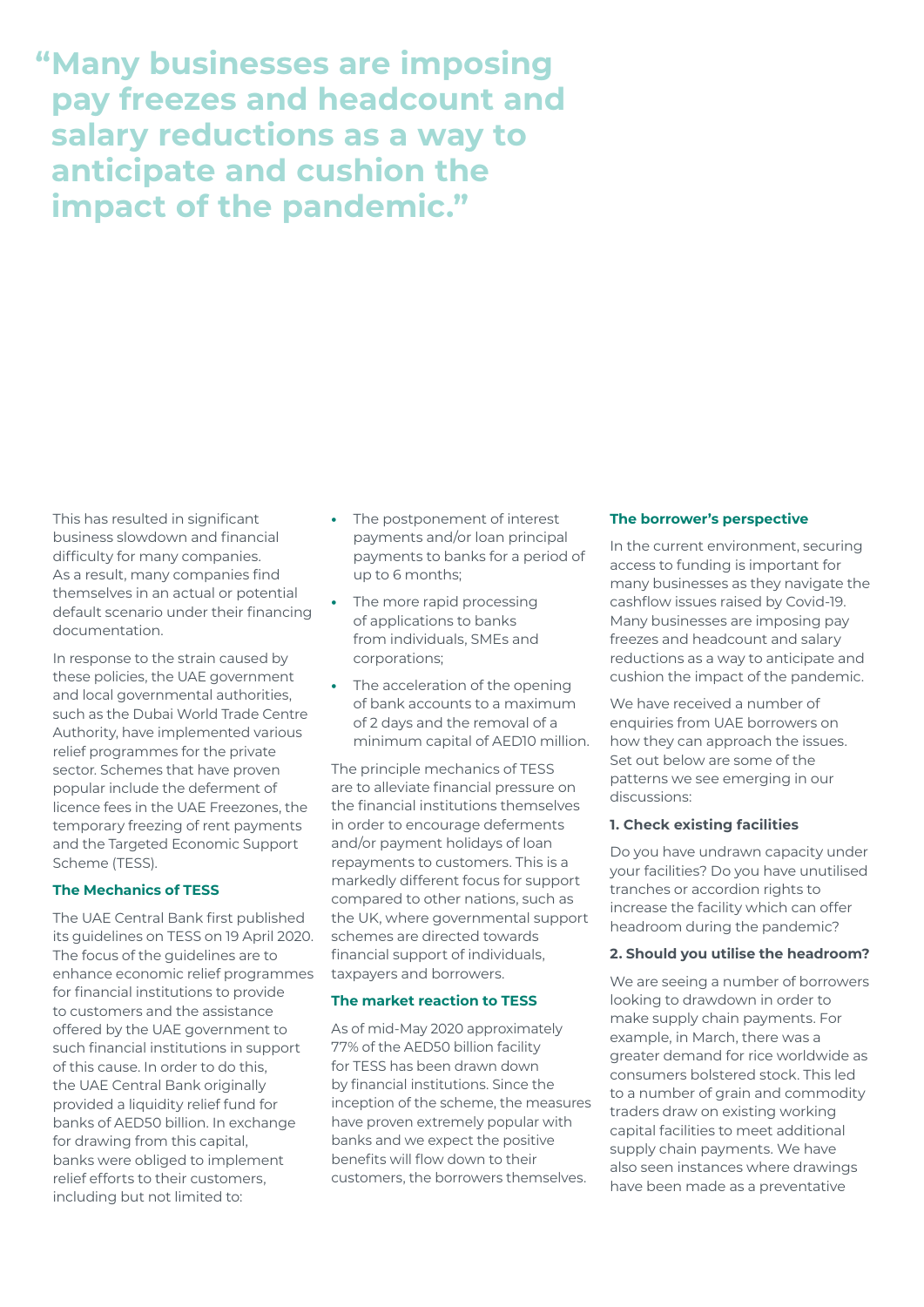

measure at the beginning of the pandemic because the borrower felt that funding would not be available due to further deterioration of their operations, subsequently triggering defaults and drawstops. Here the issue was whether the drawdown should be made in light of a potential event of default on the borrower's financial covenants. The borrower was concerned with how the club of banks would react to a drawdown of funds that would sit on the balance sheet and a subsequent EoD waiver request following that drawdown.

#### **3. Consider your covenants**

One of the primary concerns in any downturn are the financial covenants. However, check what other provisions in the loan documents might be triggered during the pandemic. For example, a company supplying offshore drilling rigs to oil majors will likely see its revenue fall as offshore projects are cancelled or postponed. Is there a trigger if the borrower stops its offshore rig business and concentrates on another part of the business for example? Will any provisions be triggered if the borrower changes his line of business, both as a whole or in part, to adapt to the pandemic? For example, we have seen a manufacture of aircraft parts shift its business to the manufacture of N95 facemasks in the UAE. It was

therefore necessary to investigate whether had triggered any provisions in that borrower's loan documents

#### **4. Waive and relax**

Assuming a breach has occurred or will imminently occur, the borrower needs to be proactive and approach the lender with a waiver request and, if appropriate, a relaxation of the offending clauses. In some cases a covenant holiday may also be appropriate. We have seen requests for financial covenant deferrals for up to Q2 of 2021, but each request will turn of the facts of each case. Our observations so far are that banks are generally receptive to these requests, especially in light of additional funding via the TESS scheme, but the process is still quite involved. Borrowers will need to have all financial and other information to hand (such as best and worst case projections) and it is likely that banks will require additional fees, enhanced and more regular reporting and information covenants in return. However, in line with many other countries including the UK, there is evidence that banks are being asked to treat Covid-19 breaches (as opposed to issues which are borrower specific) sympathetically.

#### **5. Start early**

Credit committees are extremely busy with the number of covenant tests in June and are faced with logistical challenges, such as working from home. As such there will be a queue of proposals to take to credit committee. The main advice is to speak to your relationship banker is good time to ensure your request has best chance of success.

For more information please



**TIEN TAI** Partner, Dubai **T** +971 4 423 0578 **E** tien.tai@hfw.com

Research undertaken by Christopher Mayhill, Trainee Solicitor.